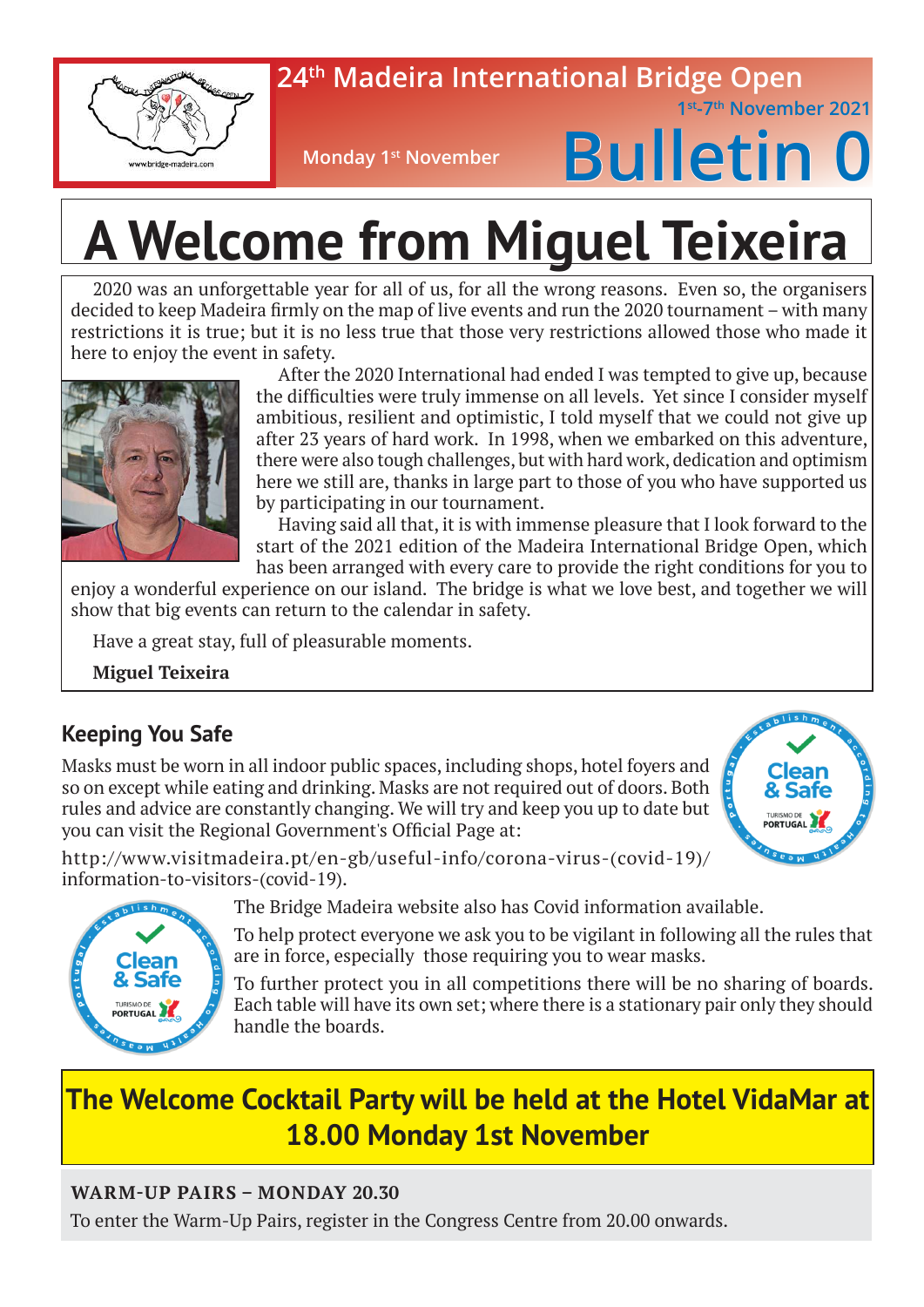



#### MAIN PROGRAMME 2nd – 7th November 2021

#### Location - Congress Room + Selvagens 1-2-3

| <b>TUESDAY 2nd November</b>  | 15.00<br>16.00          | Closing time for Pairs Tournament Entries<br>Open Pairs Tournament (1st Session)                                 |
|------------------------------|-------------------------|------------------------------------------------------------------------------------------------------------------|
| WEDNESDAY 3rd November 16.00 |                         | Open Pairs Tournament (2nd Session)                                                                              |
| THURSDAY 4th November        | 16.00<br>20.00          | Open Pairs Tournament (3rd Session)<br><b>Final Results</b>                                                      |
| FRIDAY 5th November          | 18.00<br>20.00<br>20.30 | Deadline for Teams Tournament Entries<br>Team Assignments<br>Open Teams Tournament (1st Session)                 |
| <b>SATURDAY 6th November</b> | 11.00<br>13.15<br>14.30 | Open Teams Tournament (2nd Session)<br>Lunch Break (light lunch included)<br>Open Teams Tournament (3rd Session) |
| <b>SUNDAY 7th November</b>   | 14.30<br>19.00          | Open Teams Tournament (4th Session)<br><b>Final Results</b>                                                      |

NOTE: Please arrive 30 minutes before the start to guarantee your place



The TAPAS Y COPAS restaurant (on the opposite side of the road to the hotel) is giving a 10% discount to all participants in the Madeira bridge Festival. To claim this just show your badge before you order.

And as a second generous guesture they are offering the winners of the Open Pairs a €50 voucher.



José Curado explains how to verify the deals using Hans van Staveren's procedure.

To summarise, if someone wants to check that there is no hanky-panky going on with the procedure they should:

- 1. Download the "present key" before 19:30 on Monday 1st November 2021 at https://www.bridge-madeira.com/hand-generator-security-keys
- 2. Check the winning Euromillions numbers for Tuesday 2nd November 2021 (the "future key").
- 3. Download the "past key" which will be published after the event (in Bulletin 7 and on the Security Key page)
- 4. Run the program (download from http://www.xs4all.nl/~sater/SquareDeal.zip) using the 3-part key according to the instructions: the "present" and "past" files and the 5 numbers and 2 stars + biggest prize I value in Portugal from the lottery results, comma separated (the program will prompt you). Example of format: 10,15,18,32,49+3,9 E 155.676,29
- 5. Compare the hands generated this way with the hands actually played.
- This is fully explained on the website at:
- https://www.bridge-madeira.com/hand-generator-security-keys/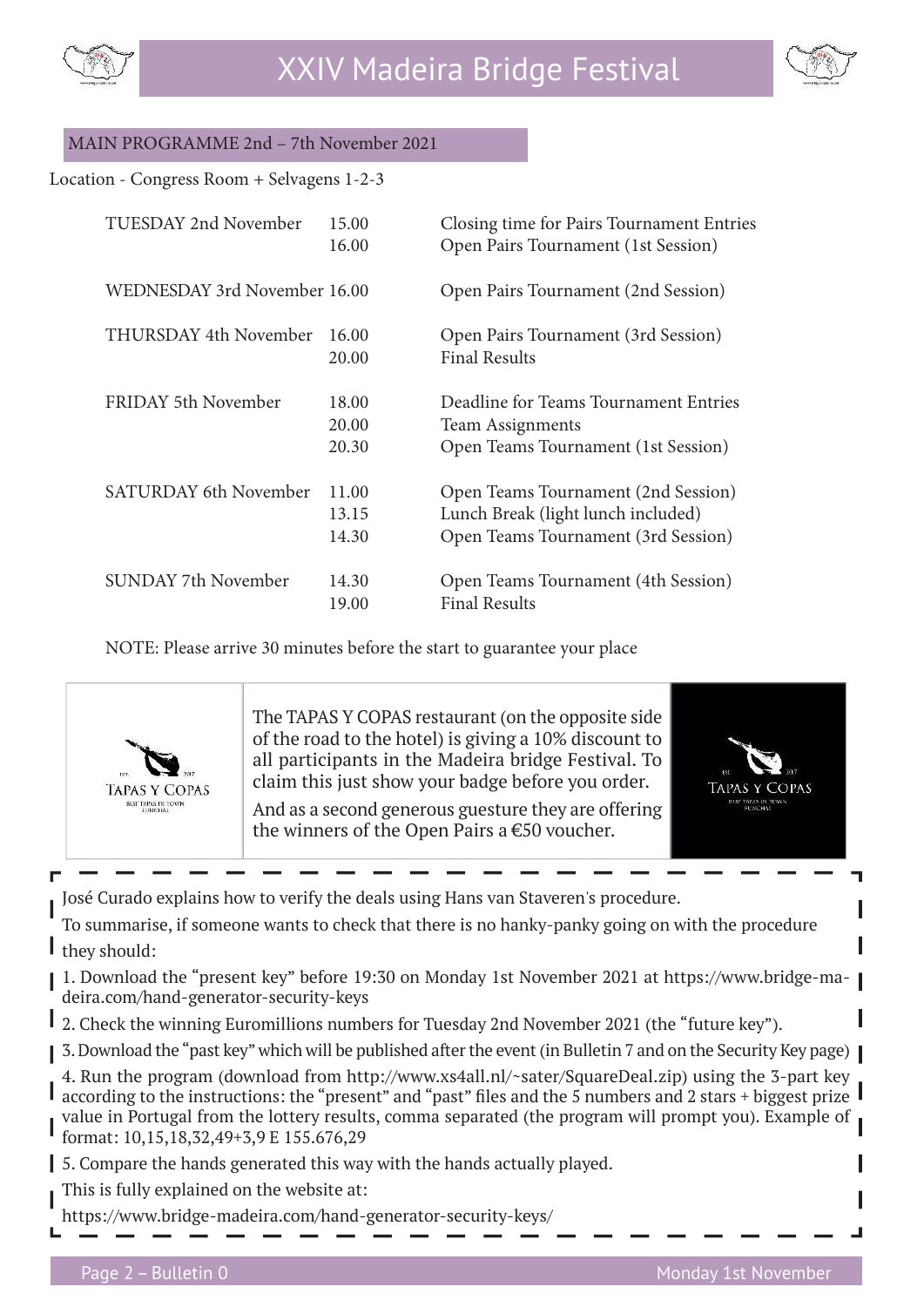

### **INTER-NATIONS CHALLENGE (CHARITY EVENT)**

### **Sunday 31st October, 16.00**

This year the Charity Pairs event is in aid of the Associacao de Paralisia Cerebral da Madeira. The Association promotes social inclusion and provides support for people with cerebral palsy and related neurological conditions along with their families.

The festival has donated nearly 2,000 euros over the last two years to local charities and this year we are hoping to raise more as entries will be higher.

You can find out more about this Funchal based charity at their website www.apcmadeira.com.



## **Charity Pairs Results**

| Rank           | <b>Names</b>                                    |
|----------------|-------------------------------------------------|
| $\vert$ 1      | Karl Gretar Karlsson - Johann Aevarsson         |
| $\overline{2}$ | Nick Nautilus - Francisco P Coutinho            |
| $\overline{3}$ | Roennaug Asla - Anne-Lill Hellemann             |
| $\vert 4$      | Dennis Ottevanger - Gerrit van Gelderen         |
| 5              | Jurijs Balasovs - Adrians Imsa                  |
| 6              | Cisca Vorselman - Koen Poppe                    |
| $\overline{7}$ | <u> Ómar Olgeirsson - Gunnlaugur Saevarsson</u> |
| $\sqrt{8}$     | Lasse Utter - Maria Tulonen                     |
| 9              | Rosemary Shaw - Vigfus Palsson                  |
| 10             | Jan Clementsson - Haakan Tjarnemo               |
| 11             | Sigurdur Jón Björgvinsson - Sveinn Ragnarsson   |
| 12             | Conny ten Cate - Jan ten Cate                   |
| 13             | Mark Horton - Jovanka Smederevac                |
| 14             | Agnes Wesseling - Niels van der Gaast           |
| 15             | Jonina Palsdottir - Sveinn Símonarson           |
| 16             | Han Begas - Lucia Grosmann                      |
| 17             | David Ludviksson - Emma Axelsdottir             |
| 18             | Jon Ingthorsson - Kristinn Olafsson             |
| 19             | Ron Tacchi - Ceri Pierce                        |
| 20             | Matthias Einarsson - Magnus Thorkelsson         |
| 21             | Peter Dekker - Mike Reuser                      |
| 22             | Bernódus Kristinsson - Ómar Óskarsson           |

| 23 | Poul Mogensen - Susan Just                        |
|----|---------------------------------------------------|
| 24 | Adalsteinn Jörgensen - Svala K Palsdottir         |
| 25 | Rolf Tolle - Svein Markussen                      |
| 26 | Renate Adelsberger - Heimo Adelsberger            |
| 27 | Sigurdur Gislason - RAGNAR THORVALDSSON           |
| 28 | Pirjo Juuri-Oja - Erkki Juuri-Oja                 |
| 29 | Birgir Olafsson - Gudni Ingvarsson                |
| 30 | Anna Nielsen - Aron Thorfinsson                   |
| 31 | Eva Reiner - Pierre Carbonnier                    |
| 32 | Cees Rijnbeek - Volkert Struyken                  |
| 33 | Marco Zomer - Frank van Gool                      |
| 34 | Johanna Gisladottir - Vigfus Vigfusson            |
| 35 | Latifa Ouazanni - Didier Imbert                   |
| 36 | Símon Sveinsson - Karl Bjornsson                  |
| 37 | Lisbeth Smed - Ingrid Ledertoug                   |
| 38 | Gisli Thorarinsson - Thordur Sigurdsson           |
| 39 | Virve Berg - Ullamaija Kiiski                     |
| 40 | Jutta Bartley - Gareth Bartley                    |
| 41 | Outi Forsman - Hilkka Piepponen-Kajaste           |
| 42 | Hrefna Hardardottir - Haukur Magnusson            |
| 43 | Bjarni Holm Hauksson - Eirikur Rosberg Areliusson |
| 44 | Camilla Flensted-Jensen - Knud Flensted-Jensen    |

In the contest between countries, unsurprisingly Iceland were victorious and they were followed by The Netherlands who were ahead of The Rest of The World.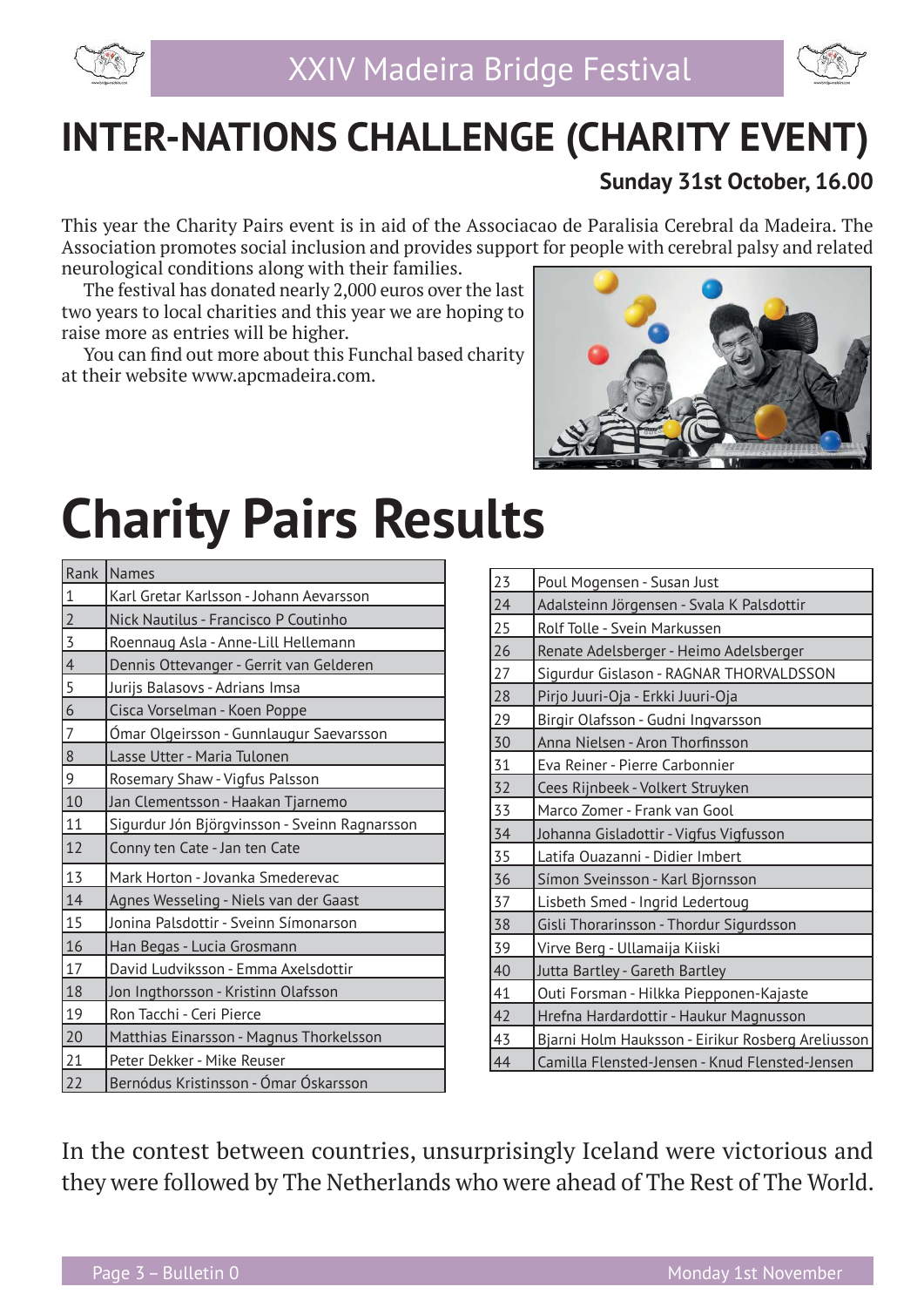



The **Welcome Desk** in the lobby of VidaMar Tower 2 will be open at the following times:

If you need help or information outside these times, please ask at the hotel's Reception Desk or speak to one of the Directors.

| Thursday 28th October  | $18.00 - 20.30$ |
|------------------------|-----------------|
| Friday 29th October    | $10.30 - 13.00$ |
|                        | $14.30 - 16.00$ |
| Saturday 30th October  | $10.30 - 13.00$ |
|                        | $14.30 - 16.00$ |
| Sunday 31st October    | $14.30 - 16.00$ |
| Monday 1st November    | $10.30 - 13.00$ |
|                        | $14.30 - 17.30$ |
|                        | $19.00 - 20.30$ |
| Tuesday 2nd November   | $10.30 - 13.00$ |
|                        | $14.00 - 16.00$ |
| Wednesday 3rd November | $15.00 - 16.00$ |
| Thursday 4th November  | $15.00 - 16.00$ |
| Friday 5th November    | $18.00 - 20.30$ |
| Saturday 6th November  | Closed          |
| Sunday 7th November    | $13.0 - 14.30$  |

#### ◇◇◇◇◇◇◇◇◇◇◇◇◇◇◇◇◇◇◇◇◇◇ **COLLECTION OF BADGES/ENTRIES**

If you have booked in advance, you can collect your Identity Badge from the Welcome Desk.

You must bring your Identity Badge to all events, including Social events.

You will need to keep a note of your Confirmation number (the number is in the format 123- $\check{\diamond}$  4567). If you cannot print the confirmation email, please take a photograph of it on your mobile  $\check{\diamond}$ 4567). If you cannot print the confirmation email, please take a photograph of it on your mobile phone and bring the phone with you to the Welcome Desk.

If you want to enter on the day, you will need to pay at the Welcome Desk, where you will be issued with an Identity Badge.

We can issue Identity Badges only to the person named on the badge. XXXXXXXXXXXXXXXXXXXXXXX

Every morning at 10.30 Mark Horton will deliver his "Mark Your Card" discussion in Selvagens 1 on the interesting deals of the previous day.

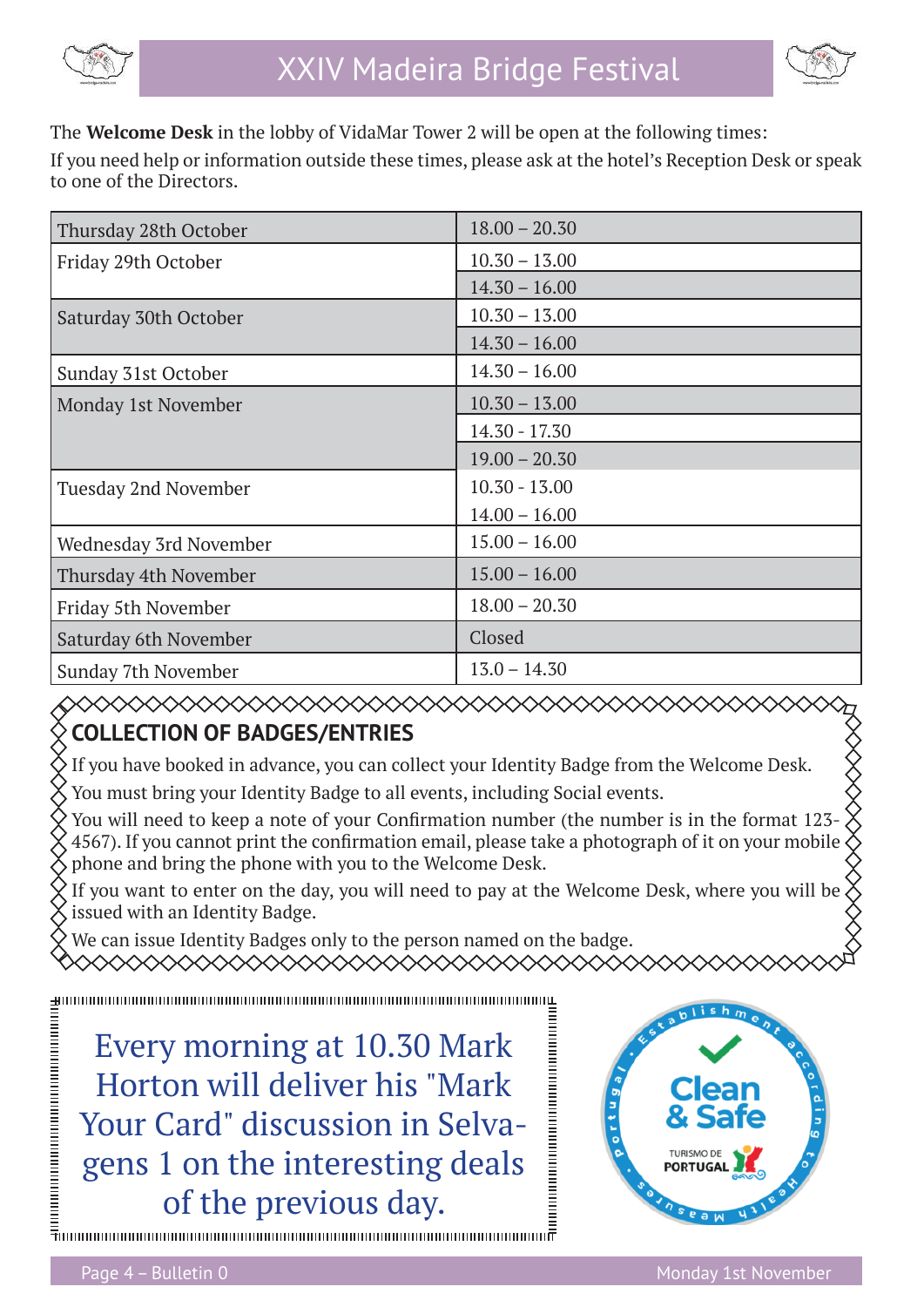



#### SOCIAL PROGRAMME

MONDAY 1st November 18.00 — Welcome Cocktail — Hotel Vidamar.

 WEDNESDAY 3th November 20:45 - Traditional Dinner. Traditional Madeiran dinner of espetada with folk dancing and music COACH LEAVES THE HOTEL VIDAMAR, OUTSIDE THE LOBBY TOWER 2, at 20.15 (it takes 15 minutes). Return to the hotel at 23.30. FRIDAY 5th November Coach leaves the Hotel for your chosen excursion option. Details of excursions can be found later in this bulletin. Further information is available at the Welcome Desk. SUNDAY 7th November 20.30 Closing Dinner and trophy presentation in the Ocean Room – VidaMar Resort Madeira, 2nd floor.

Any of the Social Programme events may be purchased at the Welcome Desk

|                                              | <b>ENTRY FEES</b>            |          |
|----------------------------------------------|------------------------------|----------|
|                                              |                              |          |
| Pairs                                        |                              | € 170.00 |
| <b>Teams</b>                                 |                              | € 160.00 |
| Pairs + Team                                 | € 270.00                     |          |
| Pairs + Teams + Traditional Dinner           |                              | € 295.00 |
| Pairs + Teams + Closing Dinner               |                              | € 305.00 |
| Pairs + Teams + Traditional + Closing Dinner |                              | € 315.00 |
| <b>Typical Dinner</b>                        |                              | € 25.00  |
| <b>Friday Excursion</b>                      |                              | € 25.00  |
|                                              | Saturday Lunch (non-players) | € 25.00  |
| <b>Closing Dinner</b>                        |                              | € 40.00  |

#### SIDE EVENTS

| 28th October - 8th November 2021                                           | <b>Congress Room</b> |
|----------------------------------------------------------------------------|----------------------|
| Thursday 28th Portuguese Simultaneous Pairs ( $\epsilon$ 15 <sup>*</sup> ) | 20.30                |
| Friday 29th IMP Pairs 1 ( $\epsilon$ 15 <sup>*</sup> )                     | 16.00                |
| Saturday 30th IMP Pairs 2 ( $\epsilon$ 15 <sup>*</sup> )                   | 16.00                |
| Sunday 31st Charity Tournament ( $E$ 15)                                   | 16.00                |
| Monday 1st Warm-up Pairs $(615)$                                           | 20.30                |
| Monday 8th Cool-down Pairs $(\epsilon 10)$                                 | 20.30                |

 **<sup>\*€30</sup> for all 3**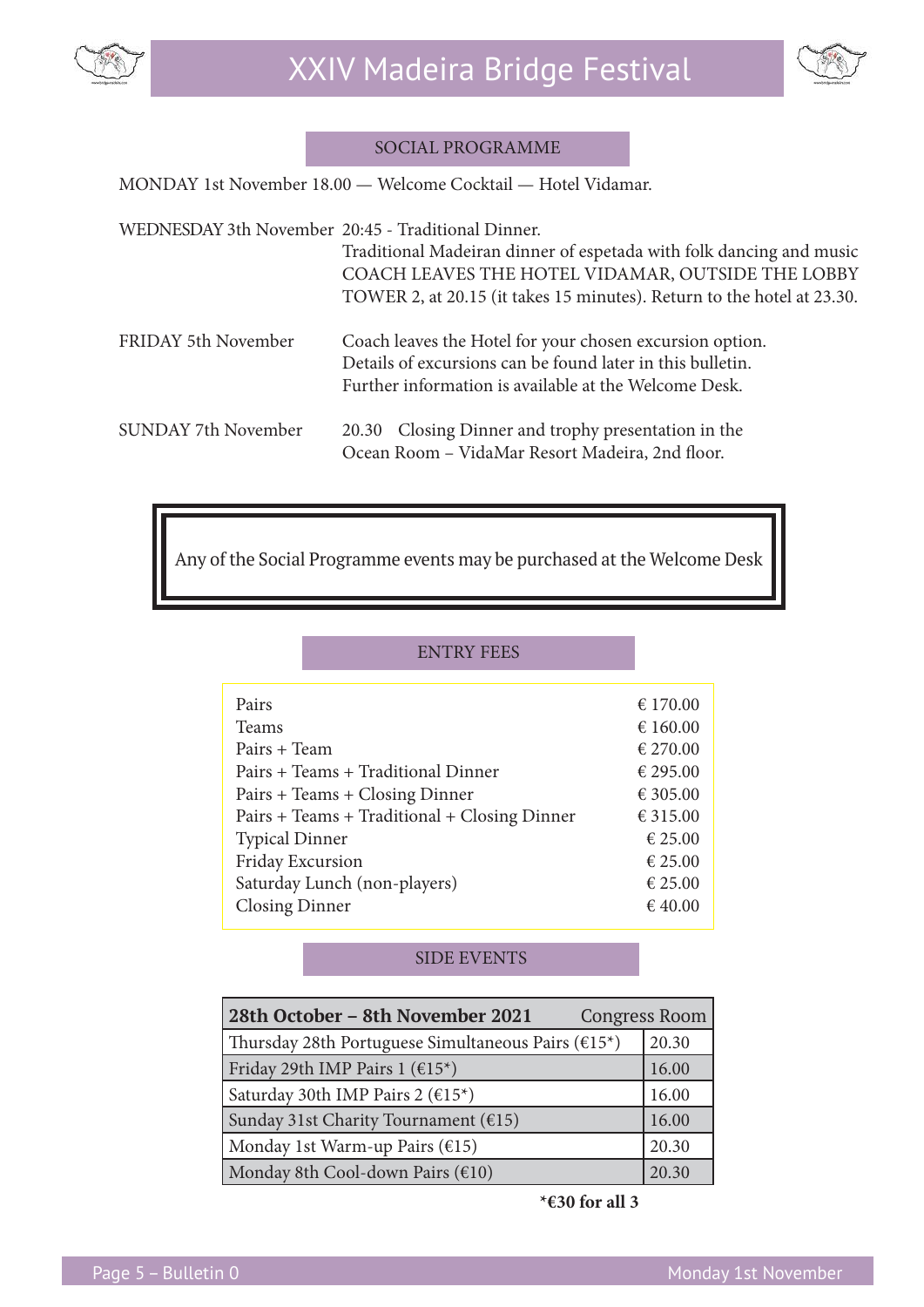



### *Optional Excursions Friday 5th November*

Option A: **The East** (full day, lunch included) coach leaves hotel 09.30



The coach leaves the hotel at 9:30 for the drive up to Pico do Areeiro, Madeira's third-highest peak (1818m), from which you may enjoy the breathtaking views. From the mountain head down to Ribeiro Frio to admire the famous laurisilva forest (UNESCO World Heritage site), with an optional short levada walk to the Balcões viewpoint (level, easy,  $\approx 30$  minutes).

The next stop is Santana, with its traditional thatched houses and its vineyards. After lunch at the Quinta do Furão, drive to Ponta de São Lourenço, the far eastern headland, which boasts a wonderful combination of volcanic rocks, blue sea and nature. You will have time to take photographs before heading back to the hotel.



The coach leaves the hotel at 9.45 for a relaxing, easy 7km half-day walk along one of Madeira's famed levadas.

The walk starts at Referta, on the north-eastern side of the island, and leads walkers on an exploration of some of the native fauna and flora of Madeira and its abundant and varied fruit trees. In the first part of the walk, you will be able to admire the imposing volcanic outcrop of Penha de Águia and enjoy the agricultural terraces cultivated by local residents.

Lunch at the Quinta do Furão before returning to the hotel.

*Please bring good walking shoes or boots, a warm coat (in case of low temperatures in the mountains) and a bottle of water. Grade: easy; Distance: 7 km; Duration: approximately 2¾ hours.*

Option C: **Catamaran** (limited availability) coach leaves hotel 10.00

![](_page_5_Picture_14.jpeg)

A relaxing trip along the south coast of Madeira, with a good chance of spotting whales and dolphins in all their magnificence and in their natural habitat. (3 hours)

![](_page_5_Picture_16.jpeg)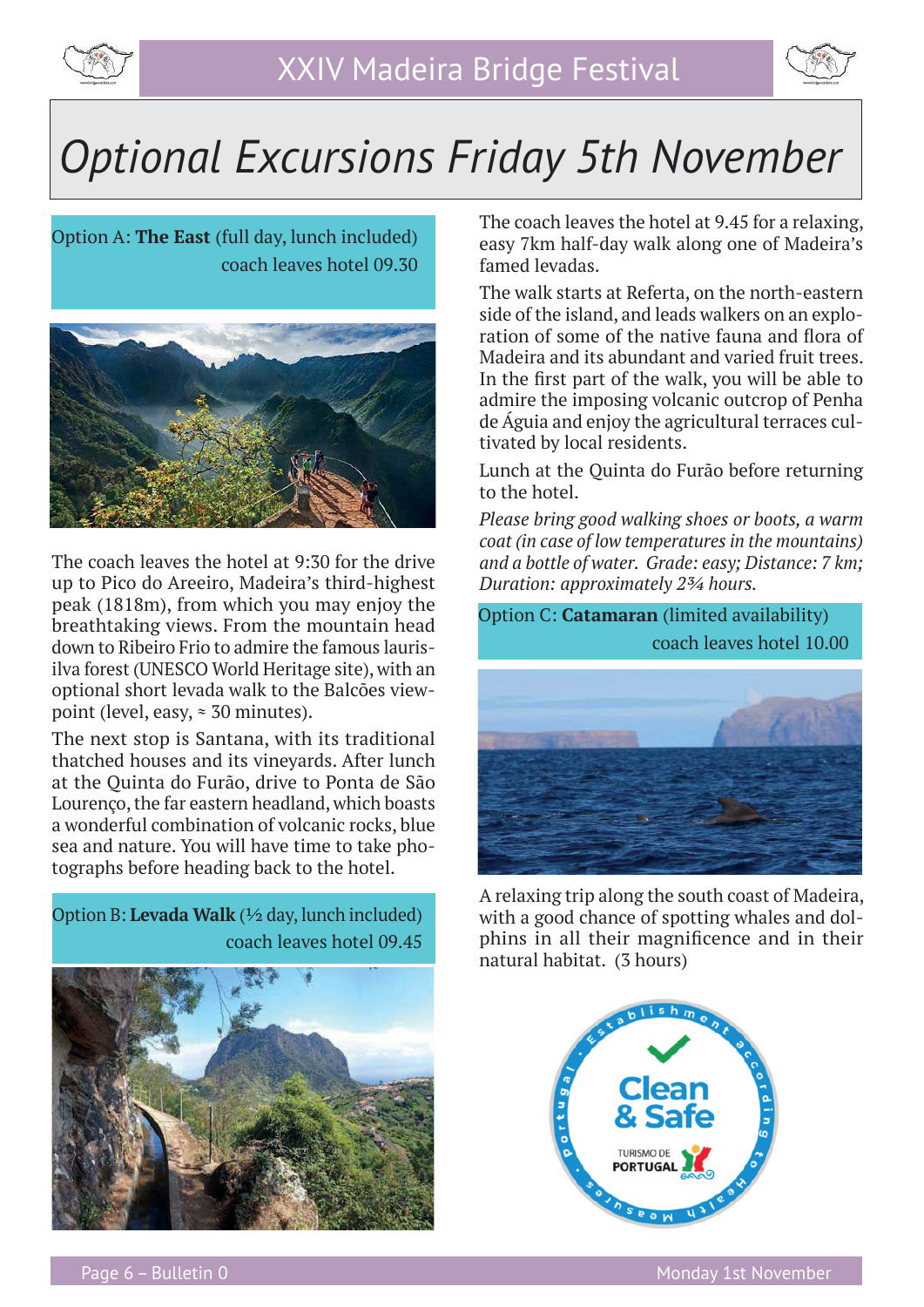![](_page_6_Picture_0.jpeg)

![](_page_6_Picture_2.jpeg)

### *Ron Tacchi Refl ects On This Year's Festival*

Yet again we meet here in somewhat troubled times. The immediate threat from Covid has been greatly reduced by a successful vaccination campaign. I, myself, have already had three anti-Covid jabs and the new flu vaccination so I feel relatively safe, at least if I get the dreaded Covid I am signifi cantly less likely to die that a non-jabbed person, probably about ten times less likely. I had a very sobering moment (did not last too long) when I unpacked my sponge bag and realised how little travel I had undertaken in the previous twelve months as the piece of soap and shampoo I had appropriated on my previous visit to the Hotel VidaMar were still untouched.

I seem to be blighted by the vagaries of international travel when I visit Madeira. This year Transavia actually got me here (last year they cancelled my flights), albeit considerably later than scheduled. The most worrying part of the journey was when after having sat in the plane on the tarmac in Orly for an hour or so, the pilot announced "We have to start up the engines and see if they will run for three minutes". Not a confidence inspiring announcement. However two and a quarter hours after the planned take-off time we left France and arrived in Funchal a mere two hours late.

It is with great pleasure that I thank Miguel for keeping going with the festival, I know things were extremely tough last year with very low numbers as many people were unable to travel. This time it is really pleasing to see that we already have over 150 pairs enrolled for the Open Pairs - not quite 2019 levels but a massive increase over last year.

I hope everyone will realise that the rules and procedures around Covid are for their and everyone else's protection. Please heed the rules and advice you are given. The situation is in a continual state of flux and the rules of today may well be different tomorrow -so read your bulletin avidly every day (hopefully with your breakfast) and keep abreast of developments.

There are some pleasurable constants in life, I have come to love this hotel, this is my eighth visit, when I arrived to check in, I knew the staff behind the counter and more to the point they knew me and genuinely welcomed me. Then when I came down for my breakfast (later than planned - I refer the reader to my earlier remark about sober moments) the omelette lady, who I think has been here for over twenty years was so overcome with delight at seeing me again that she immediately made my omelette the way I like it, in French we would say *baveuse.* We also had our usual omelette conversation "Omelette please" "With?" "Eggs" "Just eggs?" "Yes".

![](_page_6_Picture_9.jpeg)

Vida**Mar** is pleased to offer participants in the Madeira Open 2021 the discounts as above. Just show your badge.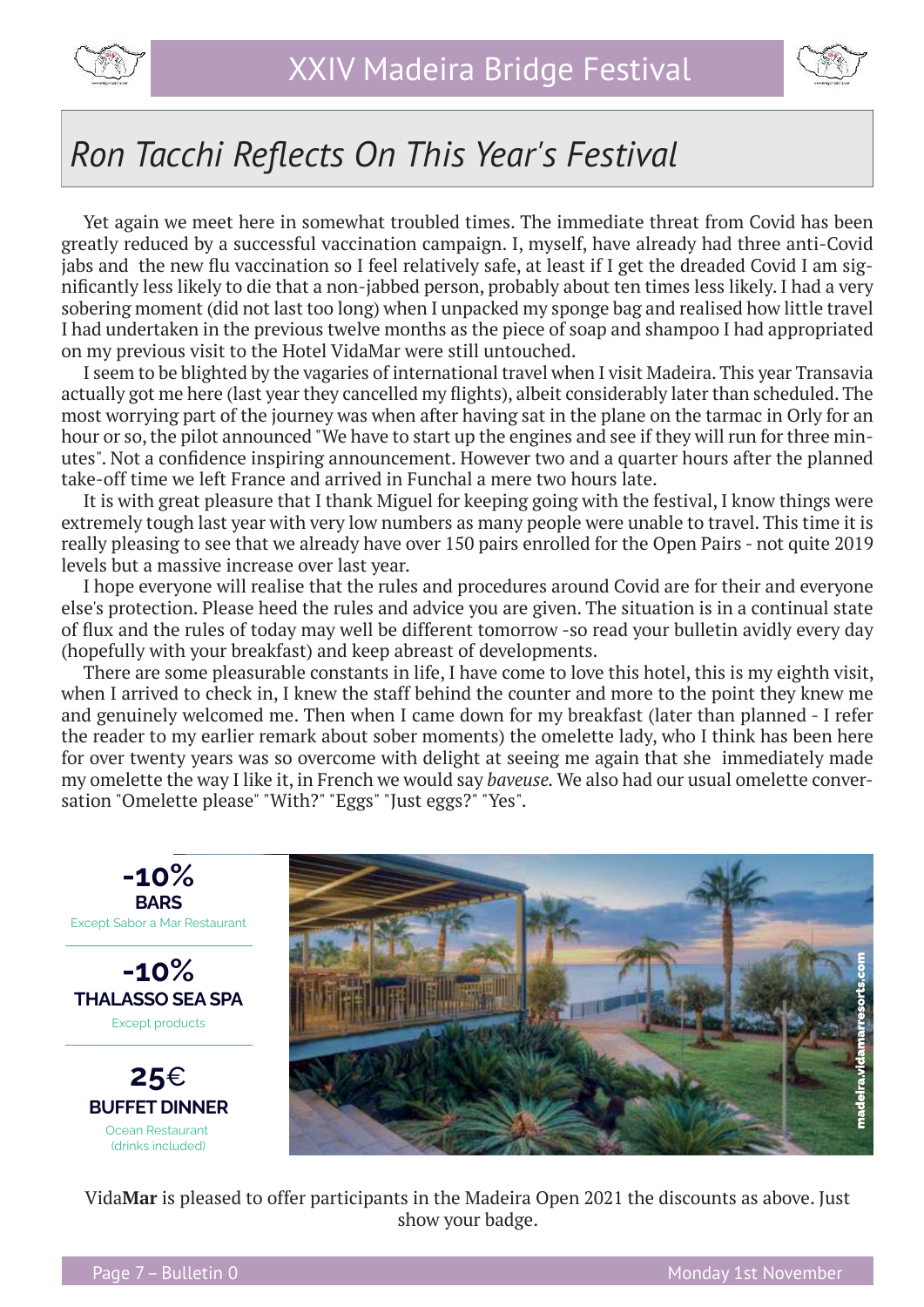![](_page_7_Picture_0.jpeg)

![](_page_7_Figure_2.jpeg)

## **Premier League**

Many years ago I was a member of a group that discussed the idea of creating a 'Bridge Tour' which would link many of the world's great festivals, and offer substantial prizes to the overall winners. That idea has been embraced by the chess world and the 'Grand Chess Tour' is one of many 'cumulative events' that have been staged in recent years. Were the scheme ever to get off the ground in bridge then we can be sure that the Madeira Festival would be one of the featured events.

If you want to get into gear for the start of this year's contest, try your hand at this declarer play problem from the last round of the second weekend of England's Premier League:

| Board 11. Dealer South. None Vul.                                                                                                                       |              |             |                |  |
|---------------------------------------------------------------------------------------------------------------------------------------------------------|--------------|-------------|----------------|--|
| $\clubsuit$ 8<br>$\blacktriangledown$ J9632<br>$\triangle$ KQ82<br>$\clubsuit$ K62<br>$\clubsuit$ K6<br>V AKQ8<br>$\triangle$ A6<br>$\clubsuit$ A 10874 |              |             |                |  |
|                                                                                                                                                         |              |             |                |  |
| <b>West</b>                                                                                                                                             | <b>North</b> | <b>East</b> | <b>South</b>   |  |
|                                                                                                                                                         |              |             | 2NT            |  |
| Pass                                                                                                                                                    | $3^*$        | Pass        | $4\clubsuit$   |  |
| Pass                                                                                                                                                    | 4♦           | Pass        | 4              |  |
| Pass                                                                                                                                                    | 64           | Pass        | 6 <sup>o</sup> |  |
| $3\blacklozenge$                                                                                                                                        | Transfer     |             |                |  |

West leads the ♥4 and you win in hand as East follows with the ten.

If the ♠A is onside you have an easy route to 12 tricks, but if West holds that card you have to avoid losing a club. If you are influenced by West's passive trump lead you might conclude that West is more likely to hold the ♠A.

Suppose you take a second round of trumps and both opponents follow. Then you can afford to play a club to the king, cash three rounds of diamonds pitching a spade, ruff a diamond and cash the  $\triangle A$  before exiting with the  $\triangle K$ . If the defender that wins started with two clubs the enforced ruff and discard will allow you to pitch a losing club from dummy.

![](_page_7_Figure_10.jpeg)

Declarer's brilliantly conceived plan failed when West was able to cash the **♣**Q.

Did you spot an alternative approach that would have brought home the slam?

After the second round of trumps declarer cashes three diamonds discarding a club from hand, ruffs a fourth diamond high and then plays trumps to reach this position:

![](_page_7_Figure_14.jpeg)

When the ♥9 is played declarer discards a club, but West has no good move, as throwing the  $\triangle$ I allows declarer to duck a spade.

At two tables N/S did not advance beyond game, but the other six bid 6♥. When West led the ♠A (that happened twice) declarer was home. West led the ♣Q three times and declarer recorded +980 twice, -50 once.

You might conclude that this is a 'Goldilocks problem'. On the lead of the ♠A it is too easy, on a trump lead too difficult. On the lead of the  $\clubsuit$ O it is just right.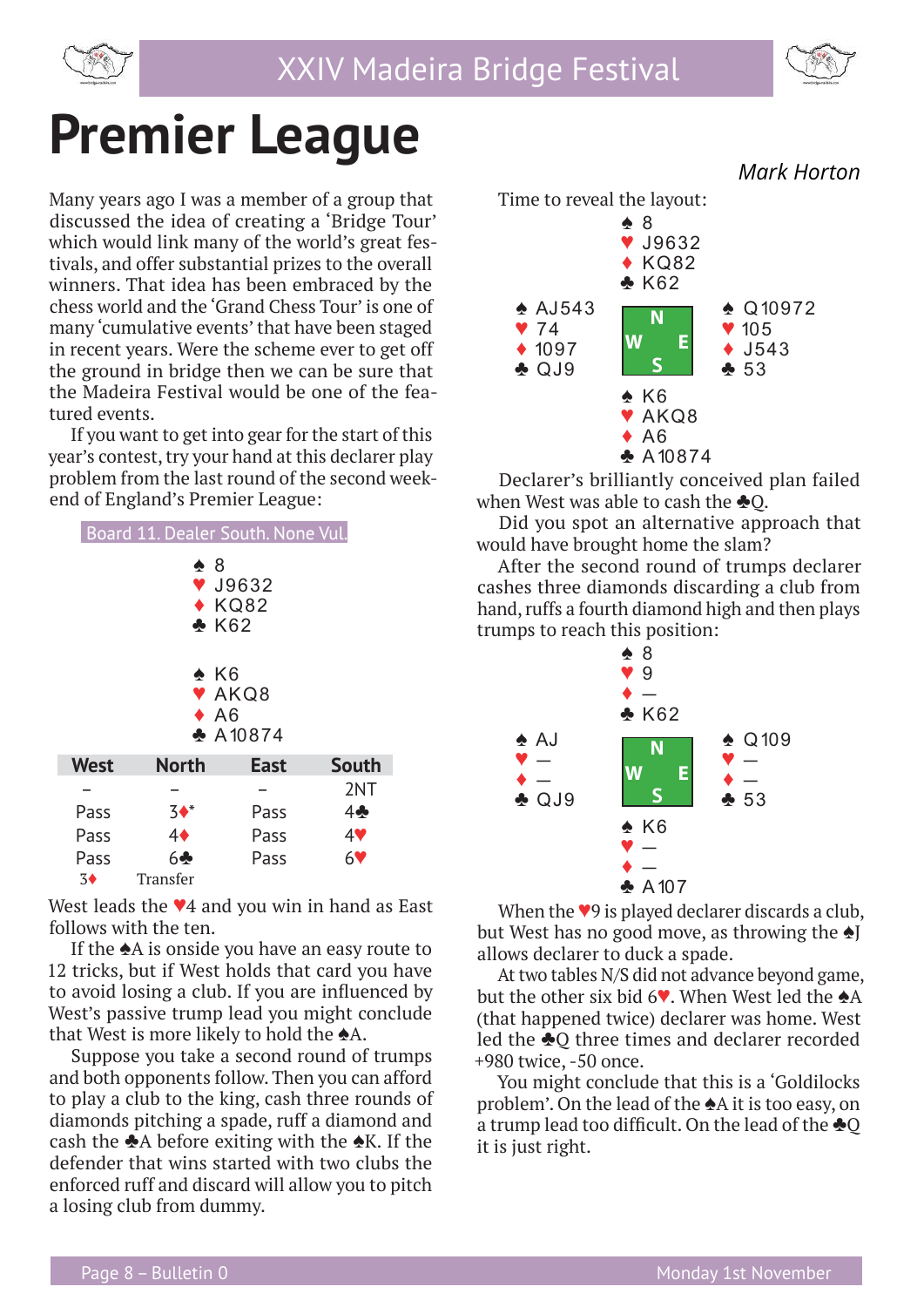![](_page_8_Picture_0.jpeg)

![](_page_8_Picture_2.jpeg)

## **Dutch Treat**

Normally for a squeeze to operate you need to rectify the count, however on this hand a squeeze was needed to rectify an error, albeit a tiny one.

Allie Hoenstok came up to me with a story of a hand played by his partner Hans Metselaar. This was from the first IMP Pairs played on Friday afternoon.

![](_page_8_Figure_6.jpeg)

Hans, playing South, arrived in 3NT after North had shown 5-4 in the majors, and received the lead of a small heart. Declarer won in dummy and played a small diamond towards the king in hand which was perforce taken by the singleton ace. Unsurprisingly West now switched to a club which was taken by East with the ace and a club return saw West's queen take declarer's jack. The

 *Ron Tacchi*

attack continued with a heart won in hand and a diamond played towards dummy's ten of diamonds, exposing the complete distribution of the hand, and giving East the defence's fourth trick. It is highly probable that West started with a 4414 distribution as otherwise he would have had a five-card suit from which to lead. Can you now see South's minor transgression and how he recovered? When East exited with a spade, the diamonds were worth two tricks, he could lead the ♦8 but when East refuses to cover it could hold the trick but as there was no entry to hand it was without value. The good news was that West was squeezed on the cashing of the three minorsuit winners and so dummy's spades were worth three tricks, West had the unenviable choice of unguarding the hearts or the spades, he chose to keep the hearts as it was still theoretically possible that East held a spade stopper. Declarer had just to count the hearts.

How could declarer have simplified his task? Well at trick two the lead of the ♦8 rather than the ♦6 would have made life much easier as if the play had followed the same route then on the third round of diamonds the ♦6 is led from dummy declarer has the  $\triangle$ K7 in hand and will take two tricks with the aid of a guaranteed finesse, no matter which card East plays. Now there is no need to tax the brain as nine nine tricks are on top.

![](_page_8_Figure_11.jpeg)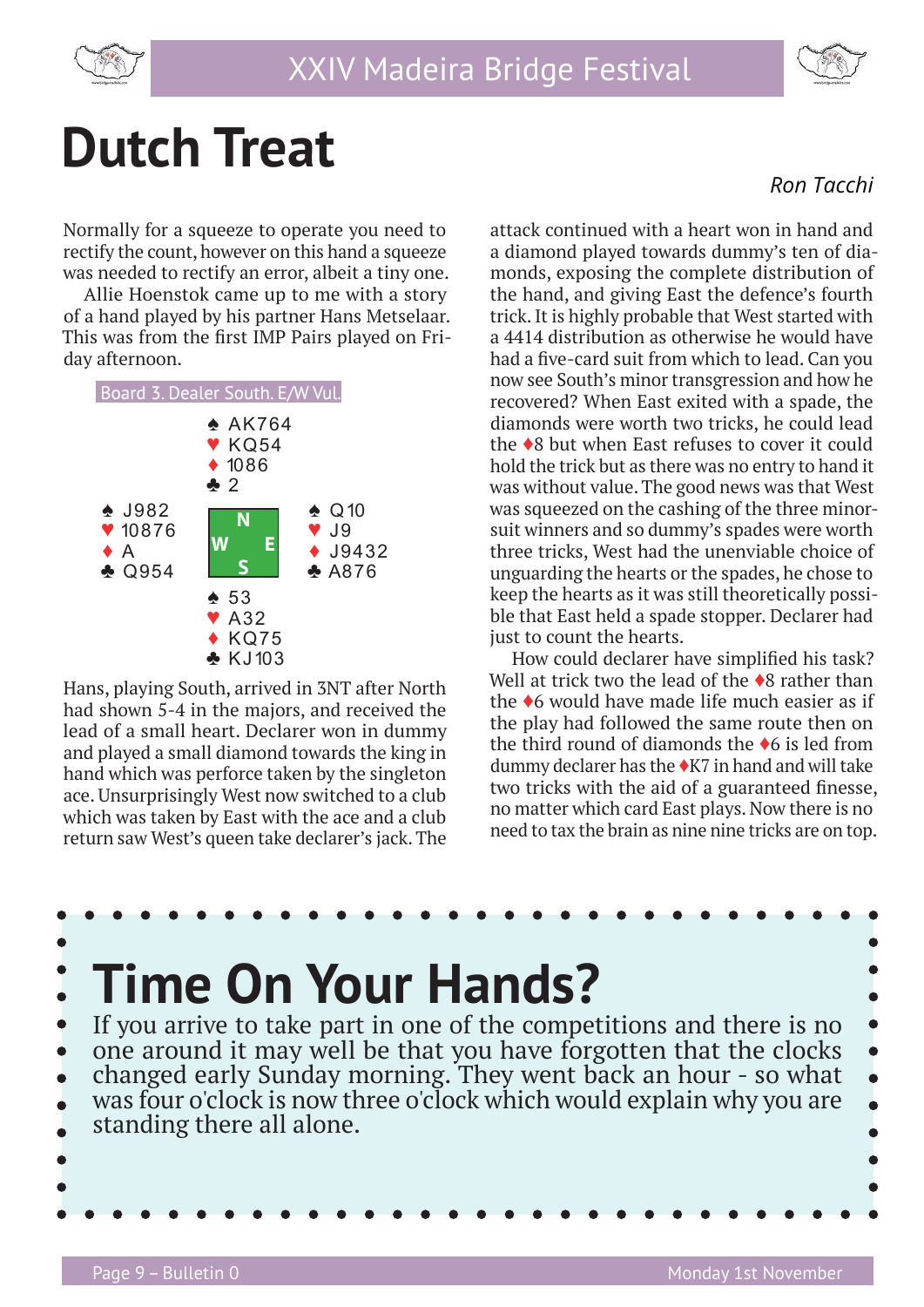![](_page_9_Picture_0.jpeg)

![](_page_9_Picture_2.jpeg)

## **IMP Pairs 1 Results**

| Rank           | <b>Names</b>                             |
|----------------|------------------------------------------|
| $\mathbf 1$    | Vigfus Vigfusson - Johanna Gisladottir   |
| $\overline{2}$ | Bengt Emanuelsson - Haakan Tjarnemo      |
| 3              | Lasse Utter - Maria Tulonen              |
| $\overline{4}$ | Magnus Thorkelsson - Matthias Einarsson  |
| 5              | Lars Carlsson - Leif-Erik Forsberg       |
| $\overline{6}$ | Pirjo Juuri-Oja - Erkki Juuri-Oja        |
| $\overline{7}$ | Birgit Bärlund - Johan Lindstedt         |
| 8              | Unnar Gudmundsson - Kristin Oskarsdottir |
| 9              | Cisca Vorselman - Koen Poppe             |
| 10             | João Machado - José Macedo               |
| 11             | Jurijs Balasovs - Adrians Imsa           |
| 12             | Peter Dekker - Mike Reuser               |
| 13             | Thordur Sigurdsson - Gisli Thorarinsson  |
| 14             | Harry Burmania - John Linse              |
| 15             | Anna Nielsen - Aron Thorfinsson          |

| 16 | Adalsteinn Jörgensen - Svala K Palsdottir  |
|----|--------------------------------------------|
| 17 | Haukur Magnusson - Hrefna Hardardottir     |
| 18 | Han Begas - Lucia Grosmann                 |
| 19 | Gareth Bartley - Jutta Bartley             |
| 20 | Ricardo Fernandes - Frederico Teixeira     |
| 21 | Rosemarie Roderburg - Sybil Müller-Maubach |
| 22 | Ullamaija Kiiski - Virve Berg              |
| 23 | Jussi Angervo - Seija Lahtinen             |
| 24 | Allie Hoenstok - Hans Metselaar            |
| 25 | Renate Adelsberger - Heimo Adelsberger     |
| 26 | Birgir Olafsson - Ómar Óskarsson           |
| 27 | David Ludviksson - Emma Axelsdottir        |
| 28 | Jonina Palsdottir - Sveinn Símonarson      |
| 29 | Cees Rijnbeek - Volkert Struyken           |
| 30 | Fátima Menezes - Nuno Menezes              |
| 31 | Pedro Morgado - Filomena Morgado           |

## **IMP Pairs 2 Results**

| Rank           | Names                                          |
|----------------|------------------------------------------------|
| $\,1\,$        | Carlos Luiz - Miguel Teixeira                  |
| $\overline{2}$ | Renate Adelsberger - Heimo Adelsberger         |
| $\overline{3}$ | Birgit Bärlund - Johan Lindstedt               |
| $\overline{4}$ | Camilla Flensted-Jensen - Knud Flensted-Jensen |
| $\overline{5}$ | Pirjo Juuri-Oja - Erkki Juuri-Oja              |
| $\overline{6}$ | Lars Carlsson - Leif-Erik Forsberg             |
| $\overline{7}$ | Jurijs Balasovs - Adrians Imsa                 |
| 8              | Vigfus Vigfusson - Johanna Gisladottir         |
| 9              | Pedro Morgado - Eduardo Fernandes              |
| 10             | Haakan Tjarnemo - Bengt Emanuelsson            |
| 11             | Alexandre Rodrigues - Luís M Silva             |
| 12             | Han Begas - Lucia Grosmann                     |
| 13             | Vigfus Palsson - Birgir Olafsson               |
| 14             | Bruno Bacanhim - Nuno Pereira                  |
| 15             | Ricardo Fernandes - Frederico Teixeira         |
| 16             | Eva Reiner - Pierre Carbonnier                 |
| 17             | Lasse Utter - Maria Tulonen                    |
| 18             | Gisli Thorarinsson - Thordur Sigurdsson        |
| 19             | Bruno Macedo - Pedro Macedo                    |
| 20             | Bernódus Kristinsson - Ómar Óskarsson          |
| 21             | Cisca Vorselman - Koen Poppe                   |
| 22             | René Stienen - Elly Schippers                  |
| 23             | Adalsteinn Jörgensen - Svala K Palsdottir      |
| 24             | Jovanka Smederevac - Ceri Pierce               |

| 25 | Magnus Thorkelsson - Unnar Gudmundsson          |
|----|-------------------------------------------------|
| 26 | João Machado - José Macedo                      |
| 27 | Peter Dekker - Mike Reuser                      |
| 28 | Nick Nautilus - Ovidiu Stanica                  |
| 29 | Sybil Müller-Maubach - Rosemarie Roderburg      |
| 30 | Haukur Magnusson - Hrefna Hardardottir          |
| 31 | Henrique Ribeiro - Pedro Nunes                  |
| 32 | Fábio Fernandes - Nuno D Martins                |
| 33 | Hans Metselaar - Allie Hoenstok                 |
| 34 | Sveinn R Eiriksson - Eirikur Rosberg Areliusson |
| 35 | Sophie Leroux - Francis Gouffé                  |
| 36 | Cees Rijnbeek - Volkert Struyken                |
| 37 | Fátima Menezes - Nuno Menezes                   |
| 38 | Harry Burmania - John Linse                     |
| 39 | Filomena Morgado - Luís A Correia               |
| 40 | Anna Nielsen - Aron Thorfinsson                 |
| 41 | Jussi Angervo - Seija Lahtinen                  |
| 42 | Gareth Bartley - Jutta Bartley                  |
| 43 | Luis M Jardim - Sebastião Gonçalves             |
| 44 | Leonardo Velosa - Silvio J Costa                |
| 45 | Poul Mogensen - Susan Just                      |
| 46 | Virve Berg - Ullamaija Kiiski                   |
| 47 | Outi Forsman - Hilkka Piepponen-Kajaste         |
| 48 | Jonina Palsdottir - Sveinn Símonarson           |
| 49 | David Ludviksson - Emma Axelsdottir             |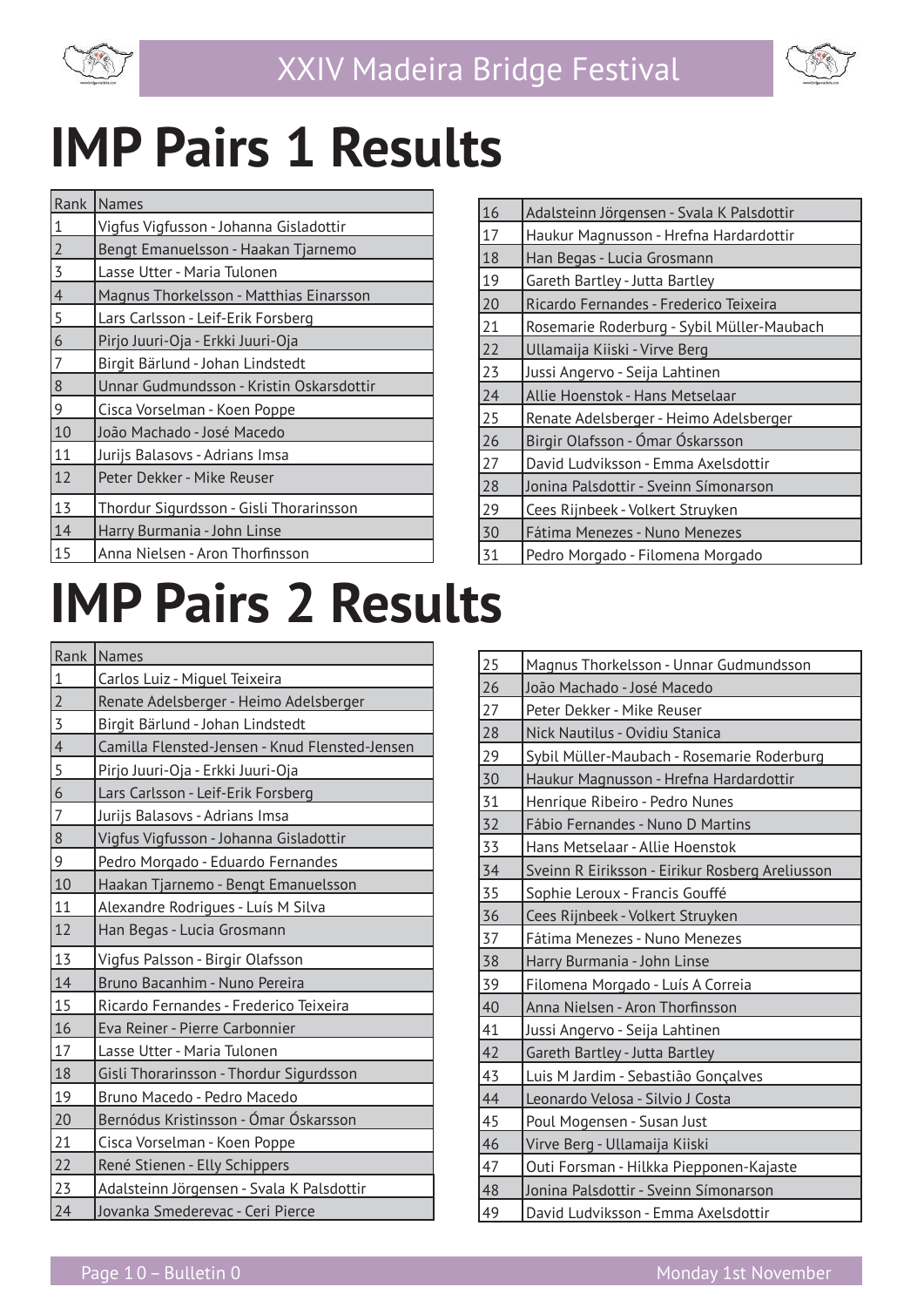![](_page_10_Picture_0.jpeg)

![](_page_10_Picture_2.jpeg)

### **Overruling Belladonna**  *Mark Horton*

This deal from the seventh round of the October ALT Trophy reminded me of a remark by Giorgio Belladonna to the effect that when playing a difficult hand 'You first set up the squeeze, then take the finesse'. If you can find the winning line I expect you to do well in this year's festival!

Board 5. Dealer North. N/S Vul.

![](_page_10_Figure_7.jpeg)

Three pairs arrived in the dubious contract of  $6\blacklozenge$ - this was one of the sequences

| West         | North | East           | South           |
|--------------|-------|----------------|-----------------|
|              | Pass  | $7 -$          | Pass            |
| $7\bullet^*$ | Pass  | 3 <sub>•</sub> | Pass            |
| 3♠           | Pass  | 3NT            | Pass            |
| 4NT          | Pass  | 60             | <b>All Pass</b> |

North leads the ♥6 and you win with dummy's ace as South follows with the two. Clearly you will need the trumps to break and find South with the **♣K**. I would probably start with the top spades and then, with fingers crossed, play three rounds of trumps, discarding a spade and a club from dummy. At the table declarer played trumps immediately, both defenders following all the way, South taking the third round with the ♦Q and switching to the  $\triangle$ J. When you play dummy's queen North follows with the five. You come to hand with a spade and when you cash a second spade South discards the **♣**2. (Now you appreciate why writing is less stressful than playing as adopting my line of play fails when South ruffs the second spade!)

11 tricks are certain, and you have the heart finesse in reserve. Marking time you cash your remaining trumps, South discarding the ♥3, ♣7 and ♥10 while North parts with three spades.

These cards remain:

![](_page_10_Figure_13.jpeg)

When you cross to dummy with a club South plays the king and North the four. On the ♥9 North follows with the eight. Assuming you have been counting which card do you play from dummy on this trick?

Time to reveal the layout:

![](_page_10_Figure_16.jpeg)

If North has the missing club then South has the ♥Q4 left, so you must assume South still has the ♣10. That being the case you know South's distribution must be 1435. Playing with the odds, you go up with the king and land your contract in spectacular, non-Belladonna style.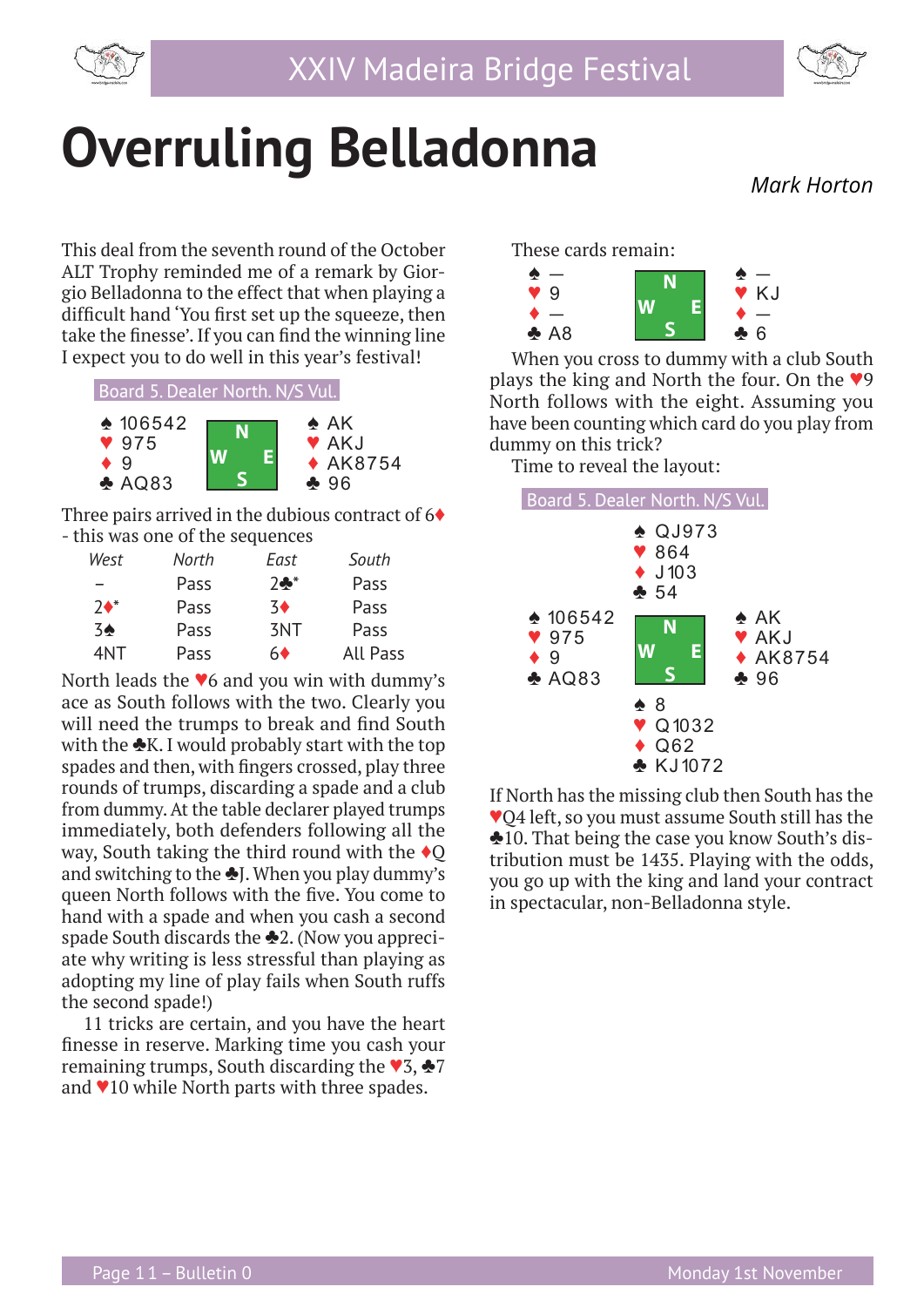![](_page_11_Picture_0.jpeg)

![](_page_11_Picture_2.jpeg)

### **Back in Madeira – The Sim Pairs**  *Ceri Pierce*

Having arrived in Madeira earlier in the day after an uneventful but very early flight from Bristol, which to my disgust, required my alarm to be set for 4.30 am, I headed towards the Welcome Desk where I submitted my covid vaccination certificate and picked up my I.D. Card.

This was one of the more straightforward covid hoops I had to jump through in order to play in the festival. I had already filled in form after form, taken screenshot after screenshot, uploaded image after image and so on in order to complete the documentation required by the UK and the Madeiran authorities. The process was however, simpler than that in place last month when I visited the Algarve, so I cannot complain too much.

So – off I went in search of my intended victim, Andrei Kavalenka from Belarus, who if you remember, made an epic 40 day trip last year via several countries and 2 ten-day isolation periods in Poland, one each way. This year, God was kind to him, and it took only 2 days to get here (which is normal apparently) from a balmy zero degrees homeland.

I am waffling on somewhat, as annoyingly, I failed to live up to Andrei's success playing with our esteemed (sic) Editor, Ron Tacchi last year, when they won by a country mile. My excuse is that I have played bridge only once since we were here last year as evidenced, unbelievably, at trick 1 on board 1!

![](_page_11_Figure_8.jpeg)

I opened a light  $1\blacktriangledown$  on my fairly filthy 11 count (being a tad overexcited to be back at the bridge table again) and when eventually my partner bid a quantitative 4NT, could only pass.

| <b>West</b>      | <b>North</b>                         | <b>East</b>                | <b>South</b> |  |
|------------------|--------------------------------------|----------------------------|--------------|--|
| Kavalenka        | Dekker                               | Pierce                     | Reuser       |  |
|                  | Pass                                 | <b>1V</b>                  | Pass         |  |
| $2 +$            | Pass                                 | $2$ $\blacktriangledown$ * | Pass         |  |
| $3*$             | Pass                                 | 3NT                        | Pass         |  |
| $4NT*$           | All Pass                             |                            |              |  |
| $2 -$            | Game Force                           |                            |              |  |
| $2^{\vee}$       | 2◆ would have shown reversing values |                            |              |  |
| $3\blacklozenge$ | 4th Suit Forcing                     |                            |              |  |
| 4NT              | Ouantitative                         |                            |              |  |

South led the ♠Q, and I thought through the play, played low from dummy and then made the equivalent of a mis-click and played low from my hand as well. What??? This was not the best line of play and so I managed to cash my top 11 tricks instead of my top 12 tricks, once the ♣A had been knocked out.

However, I have since looked at the scores here. It was not quite the complete bottom that I had expected. One pair only managed to cash their 9 top tricks, although I am not sure how this is possible – any ideas? One pair played in 1NT+6, which is quite an unusual result and again, I am not sure how it is possible, and another played in 5♥-3. So, my thanks to those pairs for providing us with a couple of match-points which we did not deserve.

Let us look at a more successful attempt to shine:

![](_page_11_Figure_14.jpeg)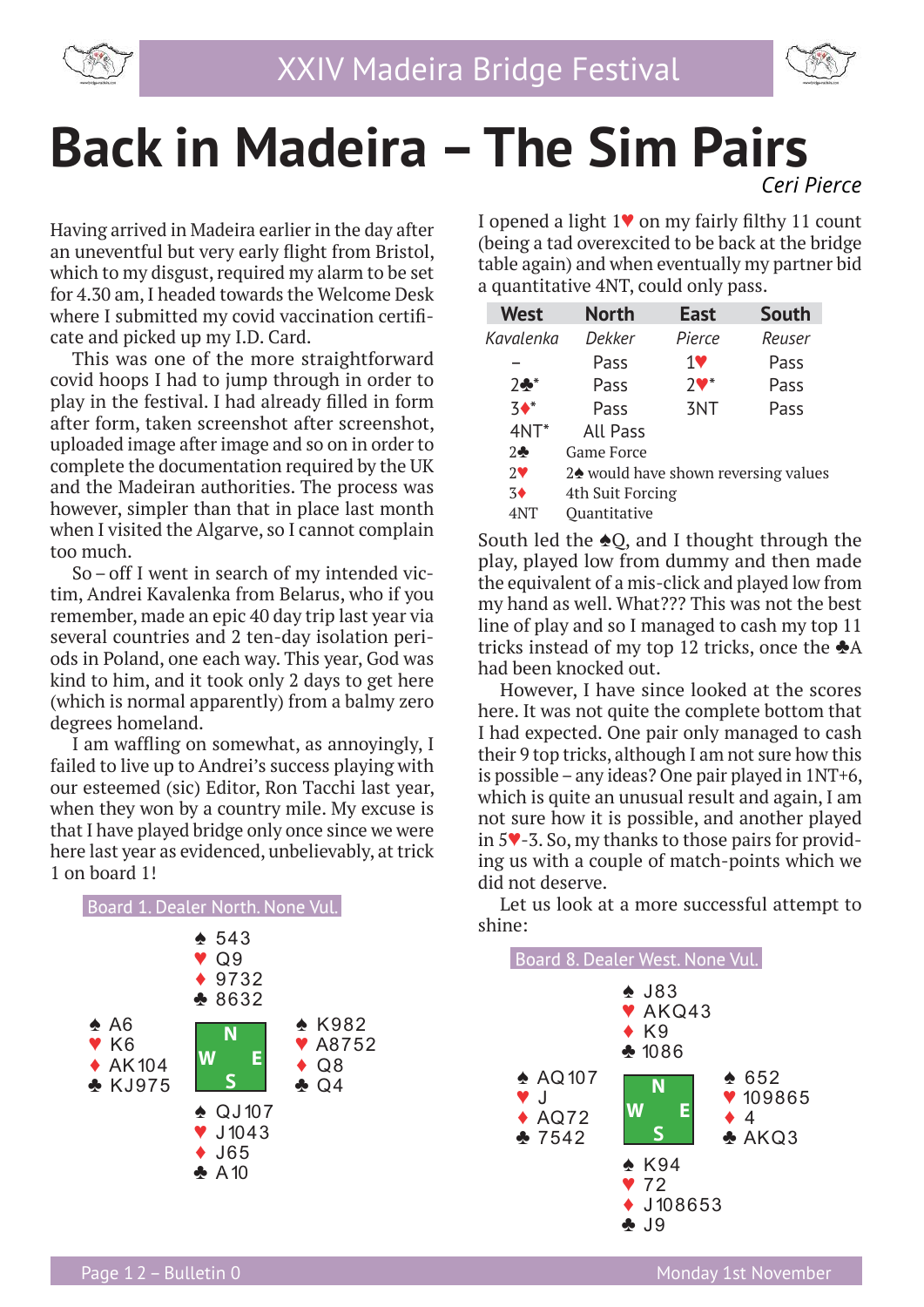![](_page_12_Picture_0.jpeg)

![](_page_12_Picture_2.jpeg)

| <b>West</b> | <b>North</b> | <b>East</b> | South |
|-------------|--------------|-------------|-------|
| Kavalenka   |              | Pierce      |       |
| 16          | <b>1V</b>    | Pass        | Pass  |
| Double      | All Pass     |             |       |

There was not an awful lot that North/South could have done about the bidding on this board. The 1♥ overcall by North looks perfectly reasonable with ♥AKQ and a 13 count, and South had no reason to bid over it. However, my partner was in there with a take-out double, so I crossed my fingers and toes and passed, having no other option attractive enough to make me bid.

This was not pretty for the opponents.

I led the  $\triangle K$  (asking for count) in preference to my singleton diamond, partner's suit, despite the old adage – always lead your partner's suit, if you want to keep your partner. But, I did not really want to ruff with my long trumps and I wanted a look at the dummy to see how the land lay.

After seeing the  $\triangle$ Jx in dummy, I switched to the ♥10, overtaken by partner's jack. Declarer played a second club which I won and cleared dummy's trumps. When I got back in, there came a diamond to partner's sce and a small diamond through declarer's king which was ruffed.

Declarer is now done for. He made only the ♥AKQ and a club ruff which must have been a huge disappointment.

![](_page_12_Figure_9.jpeg)

A straightforward auction to 6♥ by West. Some pairs stopped in 4♥ or 3NT and the winning contract at pairs was 6NT.

| <b>West</b>    | <b>North</b>               | <b>East</b>    | <b>South</b> |
|----------------|----------------------------|----------------|--------------|
| Kavalenka      | Begas                      | Pierce         | Grosmann     |
|                |                            | 1♦             | Pass         |
| $1$ V          | Pass                       | $2\spadesuit$  | Pass         |
| $3*$           | Pass                       | 3 <sup>4</sup> | Pass         |
| <b>3V</b>      | Pass                       | 4V             | Pass         |
| 6 <sup>o</sup> |                            |                |              |
| 3 <sub>2</sub> | <b>Fourth Suit Forcing</b> |                |              |

West bid  $6\blacktriangledown$  over  $4\blacktriangledown$ , often a good move when holding a void as keycard is not always helpful. Also West knows that all East's considerable values are in spades and diamonds once East fails to bid 3NT.

On a spade lead, won in dummy with the ace, Andrei ruffed a small diamond straight away to set up the diamond suit BEFORE drawing the trumps, losing the third round to the ♥Q.

(The diamonds breaking 4-3 has better odds than the spade finesse.)

Opponents returned a club which he won with the ace, but he still had a spade entry back to dummy to enjoy the diamonds. On a club lead it is very slightly more tricky, but it is not rocket science to ruff a club in dummy, or play a spade to the ace and proceed as above.

Those playing in 6NT on a club lead would have a harder time, but the contract can be made if you duck the 1st club to rectify the count for a triple squeeze. South can switch to whatever he likes, probably a spade (declarer needs take the spade finesse anyway). But now South has to play to four rounds of spades and also guard three suits – clubs, hearts and diamonds. Whatever he discards on the fourth spade – whether he bares the **♣**K, or throws a diamond or a heart, it gives declarer 12 tricks and a top.

Several pairs did bid to 6NT but the play was routine after a non-club lead, needing only to take the spade finesse and give up one round of diamonds, to provide 4 spades, 5 diamonds, 2 hearts and a club.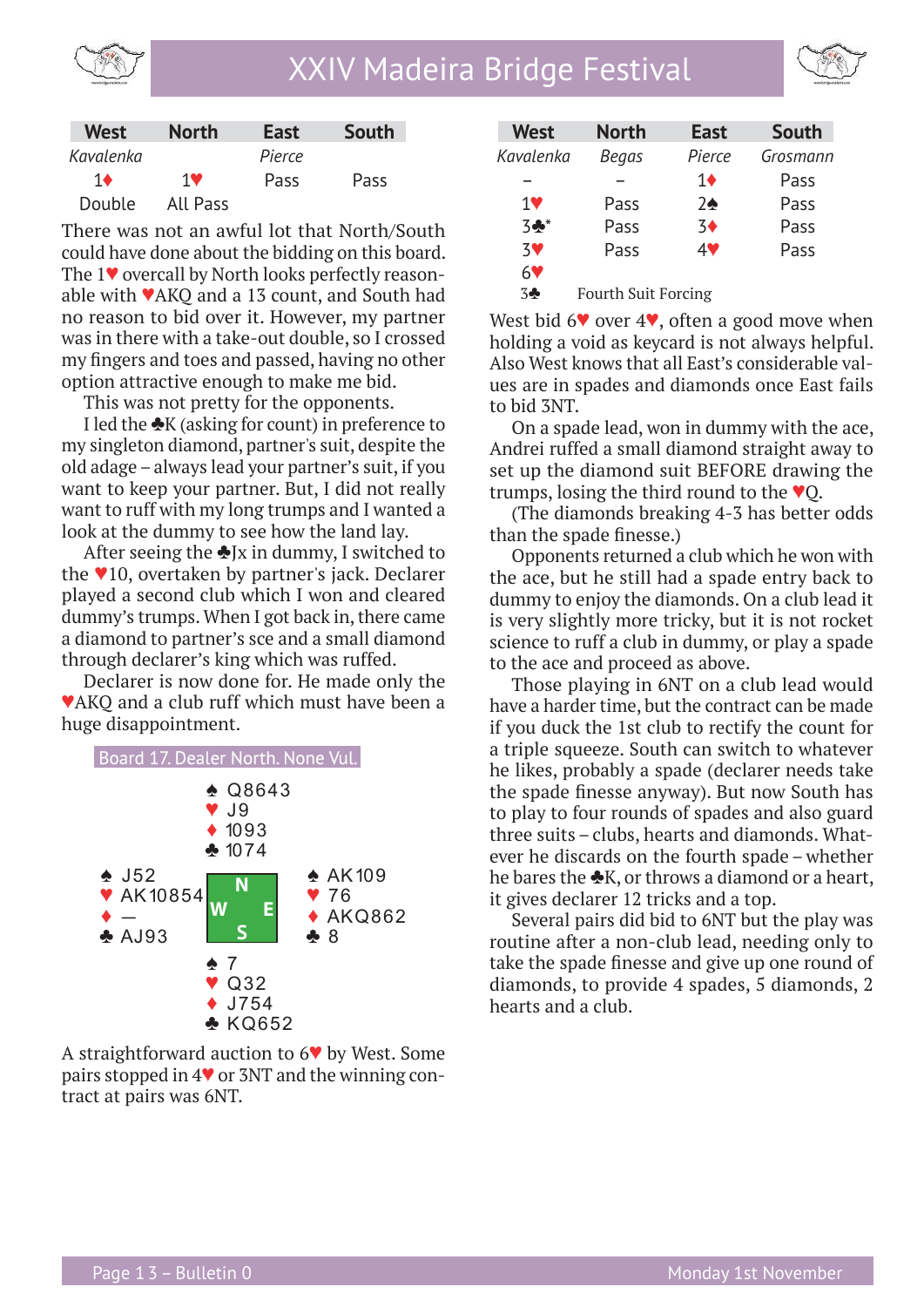![](_page_13_Picture_0.jpeg)

![](_page_13_Figure_2.jpeg)

## **Simultaneous Pairs Results**

| N/S            | <b>Names</b>                            |
|----------------|-----------------------------------------|
| 1              | Lasse Utter - Maria Tulonen             |
| $\overline{2}$ | Cisca Vorselman - Koen Poppe            |
| $\overline{3}$ | Harry Burmania - John Linse             |
| $\overline{4}$ | Han Begas - Lucia Grosmann              |
| 5              | Poul Mogensen - Susan Just              |
| 6              | Peter Dekker - Mike Reuser              |
| 7              | Bernódus Kristinsson - Ómar Óskarsson   |
| 8              | Adrians Imsa - Jurijs Balasovs          |
| 9              | Lars Carlsson - Leif-Erik Forsberg      |
| 10             | Renate Adelsberger - Heimo Adelsberger  |
| 11             | Pirjo Juuri-Oja - Erkki Juuri-Oja       |
| 12             | Eduardo Fernandes - Pedro Morgado       |
| 13             | Outi Forsman - Hilkka Piepponen-Kajaste |

| E/W            | <b>Names</b>                               |
|----------------|--------------------------------------------|
| $1\,$          | Allie Hoenstok - Hans Metselaar            |
| $\overline{2}$ | Svein Markussen - Roennaug Asla            |
| 3              | José Macedo - João Machado                 |
| $\overline{4}$ | Bengt Emanuelsson - Haakan Tjarnemo        |
| 5              | Rosemarie Roderburg - Sybil Müller-Maubach |
| $\overline{6}$ | Anna Nielsen - Aron Thorfinsson            |
| 7              | Svala K Palsdottir - Adalsteinn Jörgensen  |
| 8              | Ceri Pierce - Andrei Kavalenka             |
| 9              | Ricardo Fernandes - Frederico Teixeira     |
| 10             | David Ludviksson - Emma Axelsdottir        |
| 11             | Luis M Jardim - Sebastião Gonçalves        |
| 12             | Fátima Menezes - Nuno Menezes              |
| 13             | Pirjo Raty - Jarmo Raty                    |
| 14             | Ullamaija Kiiski - Virve Berg              |

#### *A MESSAGE FROM YOUR TOURNAMENT DIRECTORS*

#### **STACKING BOARDS**

Thanks for all your great work so far stacking boards for us. We are very grateful and would love it if everyone could do the same thing to make the dealers' job easier.

Please may we ask you to stack the boards exactly like this – in order and upside down - on the chair provided (not on the floor).

Thank you.

![](_page_13_Picture_11.jpeg)